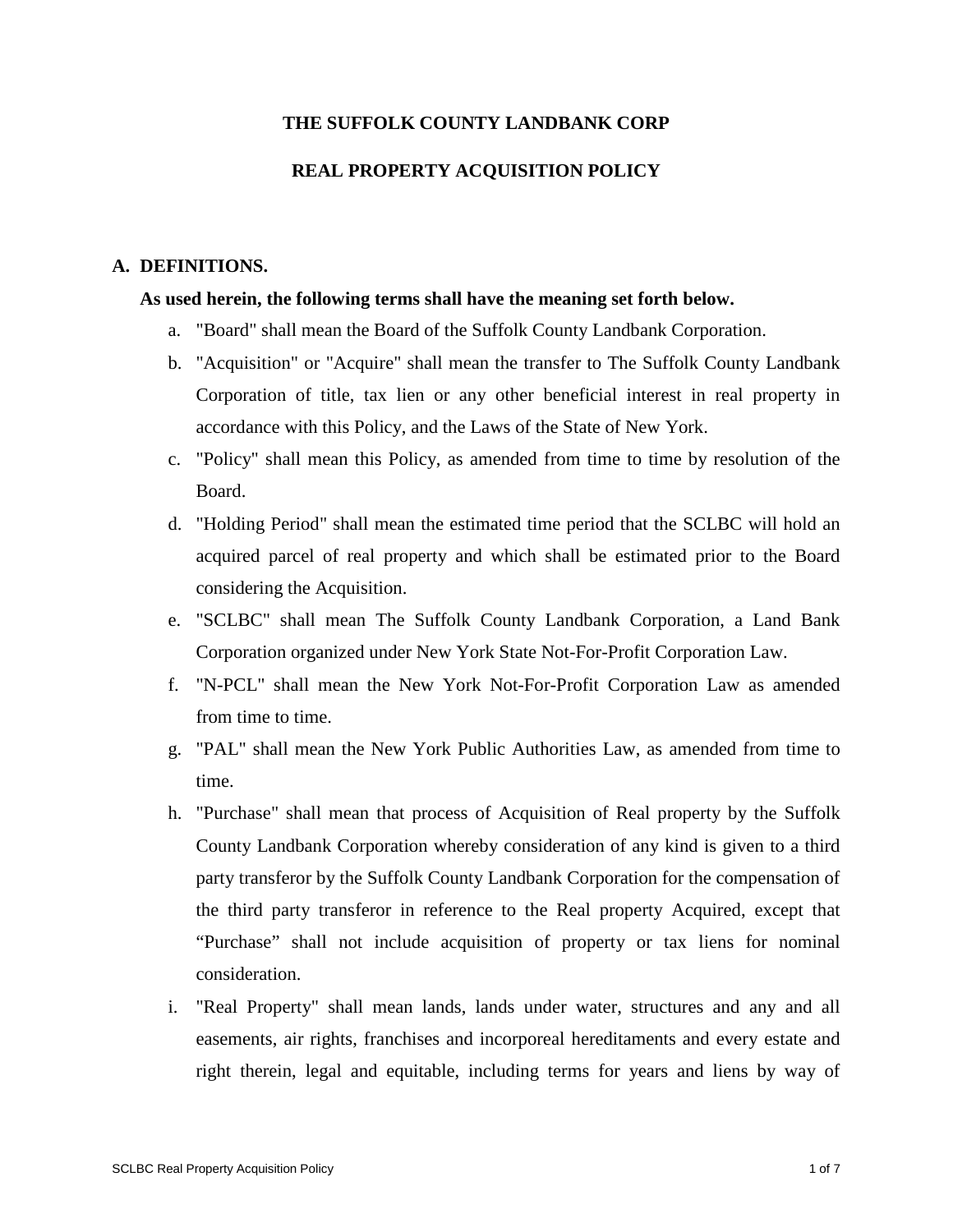judgment, mortgage or otherwise, and any and all fixtures and improvements located thereon.

- j. "Fair Market Value" shall mean the amount for which property would sell on the open market if put up for sale, taking into consideration comparable sales of similar property in the area to determine market value, adding or deducting amounts based on differences in quality and size of the property. Fair Market Value shall also include, but not be limited to the potential cost of rehabilitation and/or environmental remediation.
- k. "Real Property Committee" shall mean a committee consisting of the SCLB Treasurer and Executive Director formed pursuant to Resolution SCLB 2015-09 in order to facilitate the expeditious acquisition of vacant, bank foreclosed homes through the National Community Stabilization Trust ("NCST") First Look Program.
- l. "Eligible Townships" shall mean the Towns of Townships of Babylon, Brookhaven and Islip.
- m. "Cost and Feasibility Estimate" shall mean an estimate from a non-profit community housing provider contracted by the SCLB that includes the following information:

1. Estimated costs of rehabilitation in conformity with municipal codes;

2. Estimated time for completion of construction;

3. Whether potential rehabilitation work would require municipal building permits;

4. An assessment of estimated after-construction sales price based on area comparables;

5. An assessment of estimated sales price to a buyer at 120% of the HUD area median income (HUD AMI), 100% HUD AMI, and 80% HUD AMI.

## **B. CONTROLLING LEGISLATION.**

- a. PAL §2824(e) requires the SCLBC to establish a written policy concerning the acquisition of real property by the SCLBC. The N-PCL places statutory restrictions upon the ability of the SCLBC to acquire real property.
- b. This Policy is intended to be consistent with and shall be construed in accordance with the PAL and N-PCL. The SCLBC shall acquire real property in accordance with this Policy, the PAL and the N-PCL.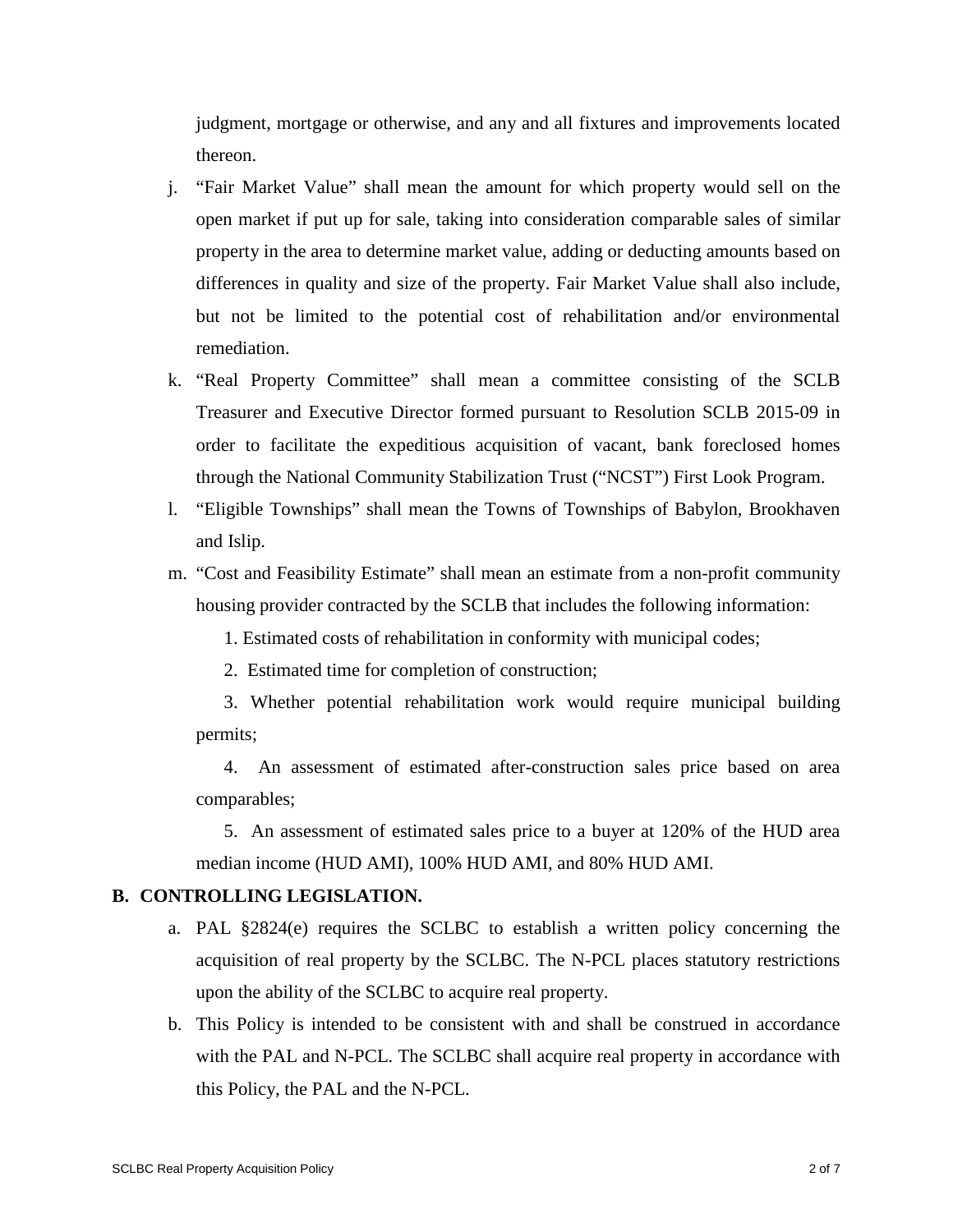## **C. ACQUISITION OF PROPERTY BY THE SCLBC**

- a. Methods of Acquisitions. The SCLBC may acquire real property or any interest in real property by gift, devise, transfer, exchange, foreclosure, purchase or otherwise on terms and conditions that the SCLBC considers proper.
- b. Board Approval. The SCLBC shall not acquire any interest in any real property by purchase unless such purchase is authorized by a vote of two-thirds of the board as required pursuant to N-PCL § 509. Acquisition of real property for nominal consideration, or by other than purchase shall require a simple majority vote of the board. Notwithstanding the foregoing, as authorized by N-PCL § 509(c) and Resolutions SCLBC 2015-09, SCLBC 2016-01, and SCLBC 2016-27 the Real Property Committee may acquire by unanimous vote, vacant, bank foreclosed homes at a purchase price not to exceed \$250,000 per house. Provided, however, the Real Property Committee shall provide each SCLB board member a completed Residential Acquisition and Rehabilitation Program Property Checklist for each property which the Committee votes affirmatively to acquire within 24 hours of such vote.
- c. Geographical Area Limitation. The SCLBC shall not own any real property outside of the jurisdictional boundaries of Suffolk County in compliance with N-PCL § 1608(e).
- d. Character of the Property. Pursuant to N-PCL  $\S$  1608(g) the acquisition of real property by the SCLBC from entities other than the County of Suffolk, shall be limited to real property that is tax delinquent, tax foreclosed, vacant or abandoned; provided however that the SCLBC may purchase other real property consistent with an approved redevelopment plan.
- e. Inventory List. Pursuant to N-PCL §§ 1608(h) and 1608(i) within one week of the acquisition of any parcel of real property, the SCLBC shall inventory the acquired parcel in a publicly available inventory list. The list shall include the following details regarding every parcel of real property so acquired i) the location; ii) the purchase price; iii) the current assessed value; iv) any amount owed to a locality for real property taxation; iv) the identity of the transferor; and, v) any conditions or restrictions applicable to the property. Every parcel of real property acquired by the SCLBC shall remain on the inventory list at least one week prior to any disposal of any interest in said real property. Failure to comply with the provisions of this section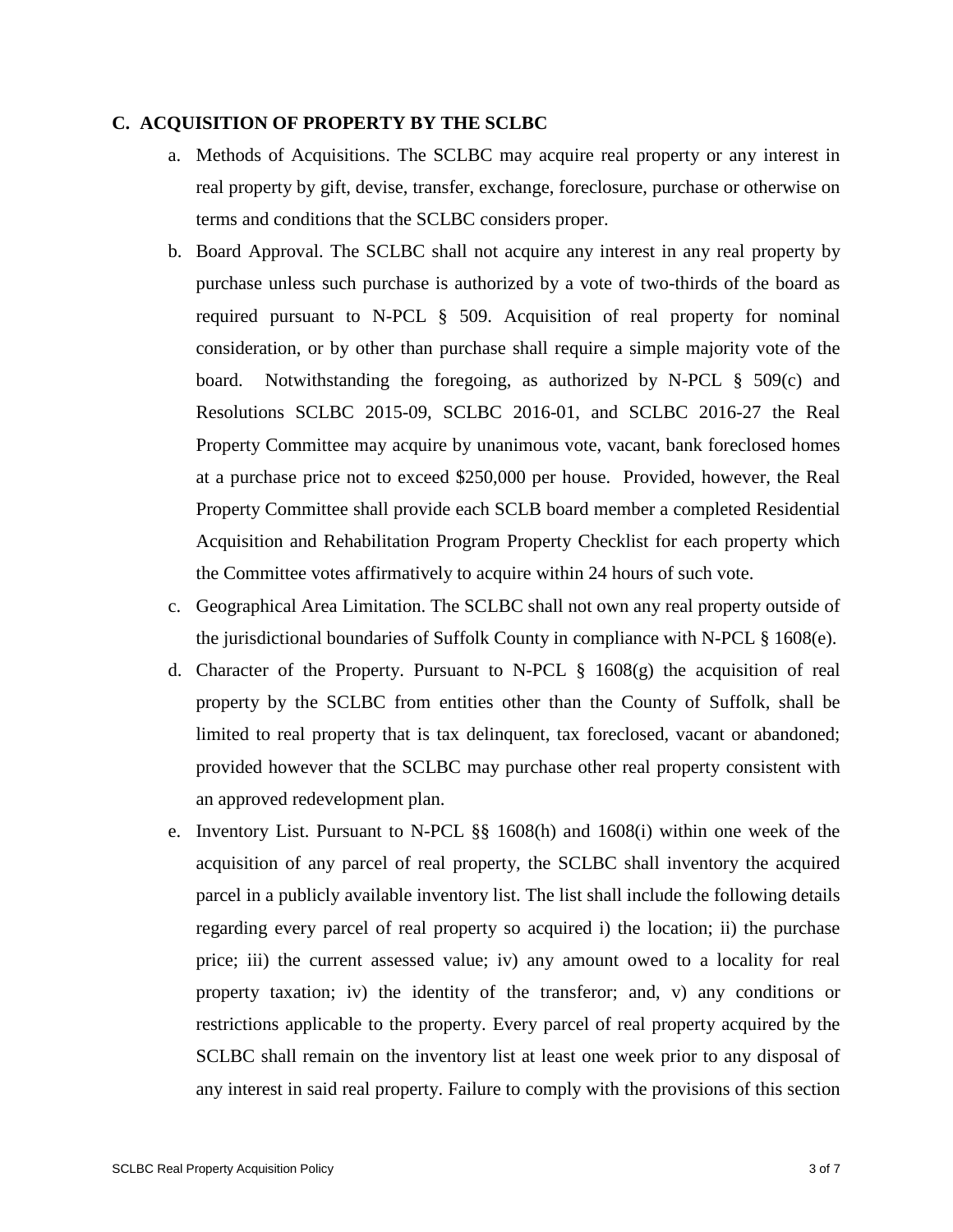(C.e) shall, with regards to any individual parcel of real property, cause the acquisition of that parcel to be null and void as required by N-PCL  $\S$  1608(j).

- f. Appraisal. Prior to acquiring a parcel of real property, the SCLBC shall perform an appraisal, either internal or independent, of the fair market value of said real property.
- g. Maintenance Consideration Factors. Prior to authorizing the acquisition of a parcel of real property, the board or the Real Property Committee, as the case may be, should, when feasible, consider the following maintenance consideration factors:
	- i. Taxes- any taxes remaining unpaid for the current tax status year that will be required to be paid, current special assessments and projected special assessments for the holding period.
	- ii. Utilities- any projected utility charges during the holding period.
	- iii. Routine Land Maintenance- projected costs during the holding period for mowing, tree maintenance, and snow removal.
	- iv. Trash Removal- estimated trash removal costs for properties in immediate need, as well as projected costs during the holding period.
	- v. Property Structure Maintenance- projected costs during the holding period for: i) repair or remediation of immediate dangers (demolitions, partial demolitions, structural repairs); ii) repairs required to maintain the habitability of occupied structures; iii) repairs necessary to protect the investment of the SCLBC (roofs, siding, painting, pointing, board ups of windows and doors); iv) discretionary repairs to comply with codes, or to improve marketability, and v) removal of trash, debris and abandoned property from abandoned or vacated structures intended to be marketed for resale.
	- vi. Legal Costs- projected to be expended by the SCLBC for the property including potential evictions, leases, tenant or prior owner workouts, clearing of title, representation for acquisition, representation for disposition, and any other foreseeable legal costs to be incurred by the SCLBC during the holding period.
	- vii. Marketing- any normal or special projected, estimated or anticipated costs associated with the marketing of the property for resale during the holding period.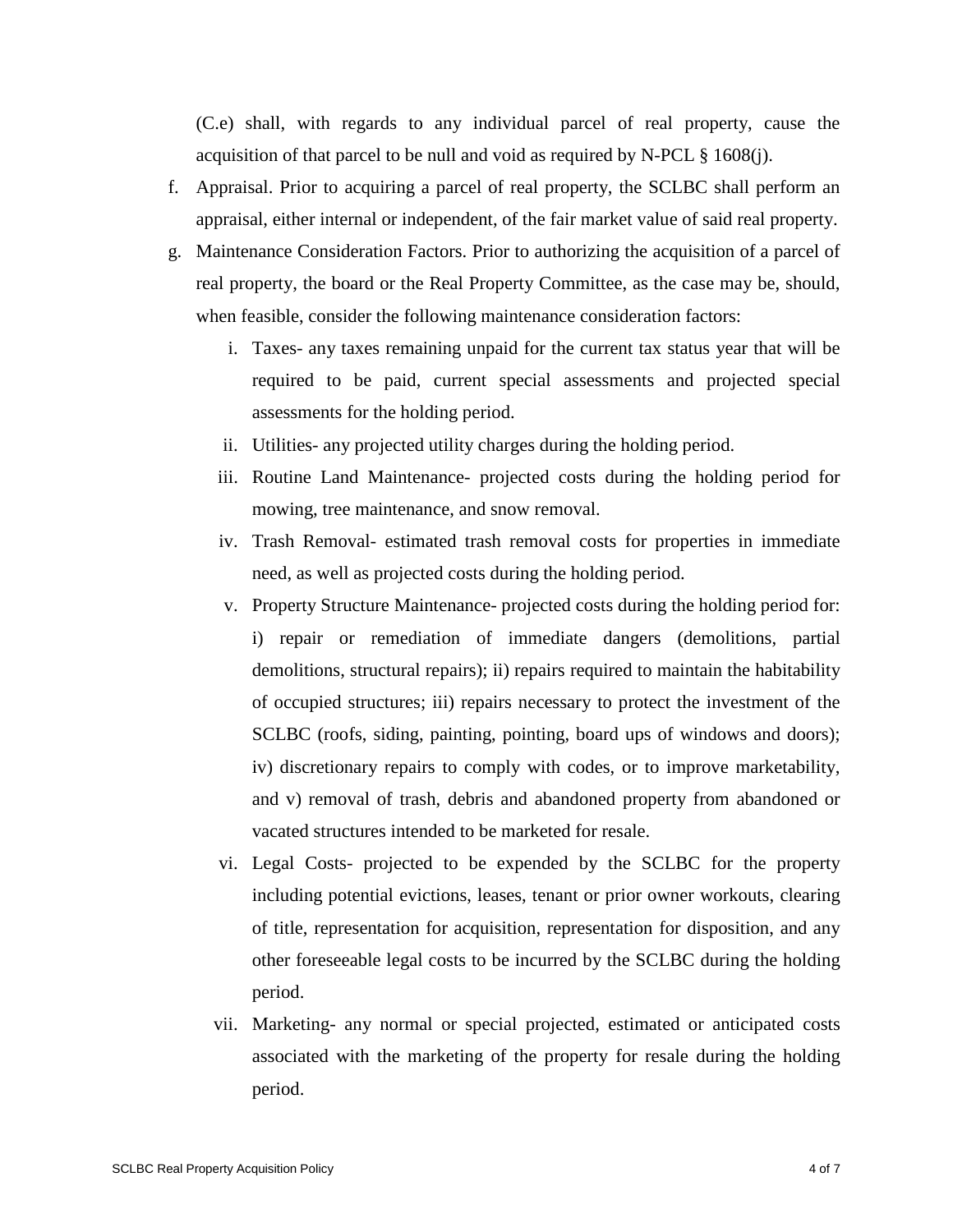- viii. Appraisal- a reasonable estimate of the appraisal cost associated with the resale of the property taking into consideration the character of the property and the price normally paid for such services.
	- ix. Environmental costs- estimated environmental costs associated with acquiring and holding the property during the holding period, required prior to disposing of the property, and potential future claims for environmental remediation; including but not limited to asbestos removal, lead paint remediation, removal and disposal of hazardous substances accumulated on the property and any remediation related to potential contamination of the earth and/or ground water.
	- x. The maintenance requirements imposed by N-PCL § 1608(d).

# **D. FACTORS TO BE CONSIDERED PRIOR TO ACQUISITION**

- a. When contemplating an acquisition of a parcel of real property the board or Real Property Committee, as the case may be, shall consider the following factors when applicable:
	- i. Any environmental contamination that is known to be present on the real property, or may be present on the real property due to prior known past uses historically associated with environmental contamination.
	- ii. The estimated or appraised value of the real property.
	- iii. A list of any known liens on the real property which includes the name of the lienholder and the amount of the lien, when how and where recorded and any available defenses to the lien.
	- iv. Proposals and requests from individuals or entities that identify a specific parcel or parcels of real properties for acquisition and redevelopment which a) act as a catalyst for further development; b) are part of a comprehensive development plan; c) support infrastructure, public and green space development, community space, and urban gardens; or d) reduce blight in the community.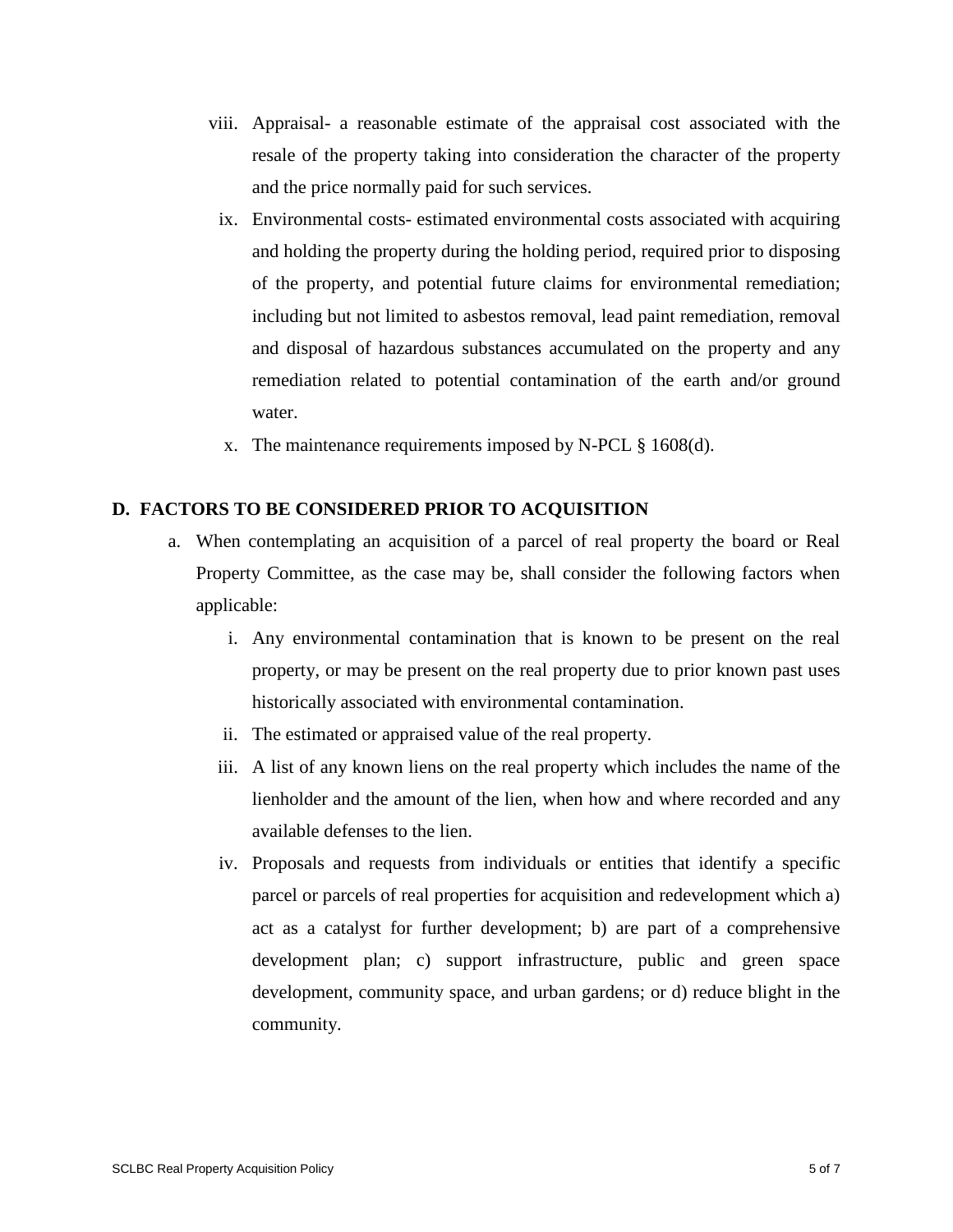- v. Real Properties where the participation of the SCLBC is necessary to complete the development because of title issues or other failures in the marketplace.
- vi. Real Properties that are occupied or are available for immediate occupancy without the need for substantial rehabilitation.
- vii. Properties that when acquired would support the strategic neighborhood stabilization and revitalization plans of the SCLBC, Suffolk County, or the town or village in which the property is located.
- viii. Real properties that would form part of a land assemblage plan developed or approved by the SCLBC.
- ix. Vacant land including non-conforming and undevelopable parcels of real property which could be placed in a side lot disposition program or support a planned development.
- x. Real properties that would generate income to support the mission, purpose and operations of the SCLBC.
- xi. The maintenance consideration factors for the parcel of real property and the availability of funds for maintenance of the parcel of real property.
- xii. Real properties that have a designated end use in place prior to acquisition.
- xiii. The financial resources available for acquisition.
- xiv. The operational and financial capacity of the SCLBC at the time of the proposed acquisition.
- xv. The estimated time for which the real property will be held by the SCLBC.
- xvi. Any contractual obligations which would compel the acquisition or which would be effected, or impaired by the acquisition of or the failure to acquire the real property.
- b. With respect to real property acquisitions by the Real Property Committee, the following criteria shall also be considered by the Committee:
	- i. Length and cause of the property's vacancy;
	- ii. History of criminal and/or municipal complaints recorded against property;
	- iii. Existing local revitalization efforts;
	- iv. Information provided by a Cost and Feasibility Estimate;